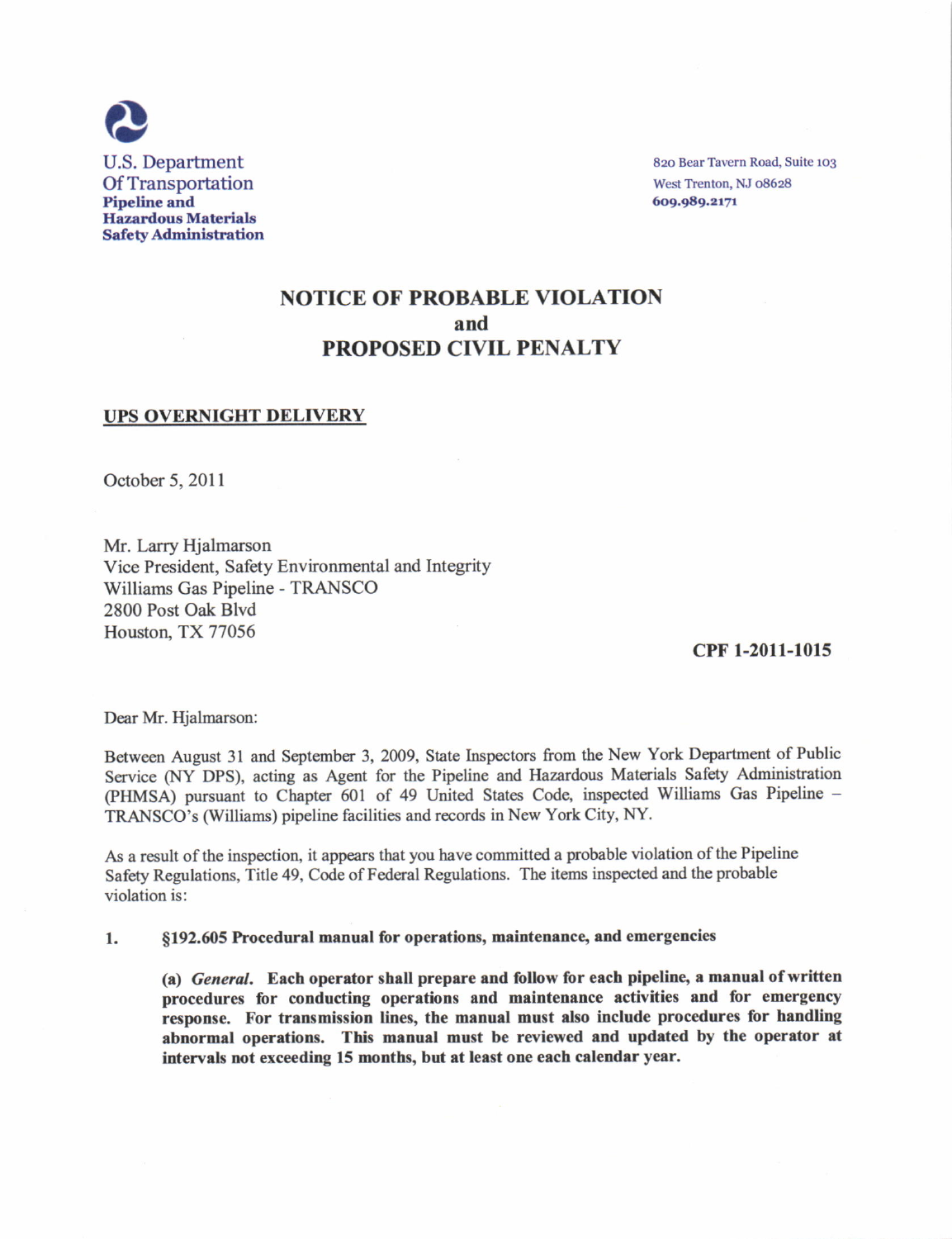This manual must be prepared before operations of a pipeline system commence. Appropriate parts of the manual must be kept at locations where operations and maintenance activities are conducted.

Williams failed to follow its procedure, Corrosion Control Policy 20.08.00.07 "External Corrosion conlrol: Electrical Isolation," which requires "Maintenance of electrical isolation shall be verified by the performance of the following: ... A survey and analysis of casing-to-soil potentials to be conducted once every five years, preferably during the annual pipe-to-soil inspection." During the inspection, Williams was requested to provide records for the survey and analysis of the casing-to-soil potentials for the three (3) identified casing locations:

- l. Richmond Ave, MP 216+35;
- 2. Victory Blvd, MP 221+24; and
- 3. SIRT MP 492+00.

Williams failed to provide records or any other documentation to demonstrate that Williams conducted a survey and analysis of casing-to-soil potential as required by Williams' corrosion control procedure pursuant to §192.467(d). In addition, Williams did not have any test station installed at the three (3) identified casing locations to initiate conducting the survey. Subsequently, Williams installed test stations and provided readings.

Therefore, Williams failed to follow its procedures, Corrosion Control Policy 20.08.00.07 "External Corrosion control: Electrical Isolation," because it could not verify that Richmond Ave, MP 216+35; Victory Blvd, MP 221+24; and SIRT MP 492+00 had in fact been inspected and had not retained documentation for five  $(5)$  years pursuant to  $\S 192.491(c)$ .

## Proposed Civil Penalty

Under 49 United States Code, \$ 60122, you are subject to a civil penalty not to exceed \$100,000 for each violation for each day the violation persists up to a maximum of \$1,000,000 for any related series of violations. The Compliance Officer has reviewed the circumstances and supporting documentation involved in the above probable violation(s) and has recommended that you be preliminarily assessed a civil penalty of \$50,000 as follows:

| Item number | <b>PENALTY</b> |
|-------------|----------------|
|             | \$50,000       |

## Response to this Notice

Enclosed as part of this Notice is a document entitled Response Options for Pipeline Operators in Compliance Proceedings. Please refer to this document and note the response options. Be advised that all material you submit in response to this enforcement action is subject to being made publicly available. If you believe that any portion of your responsive material qualifies for confidential treatment under <sup>5</sup> U.S.C. 552(b), along with the complete original document you must provide a second copy of the document with the portions you believe qualify for confidential treatment redacted and an explanation of why you believe the redacted information qualifies for confidential treatment under 5 U.S.C. 552(b). lf you do not respond within 30 days of receipt of this Notice, this constitutes a waiver of your right to contest the allegations in this Notice and authorizes the Associate Administrator for Pipeline Safety to find facts as allesed in this Notice without further notice to vou and to issue a Final Order.